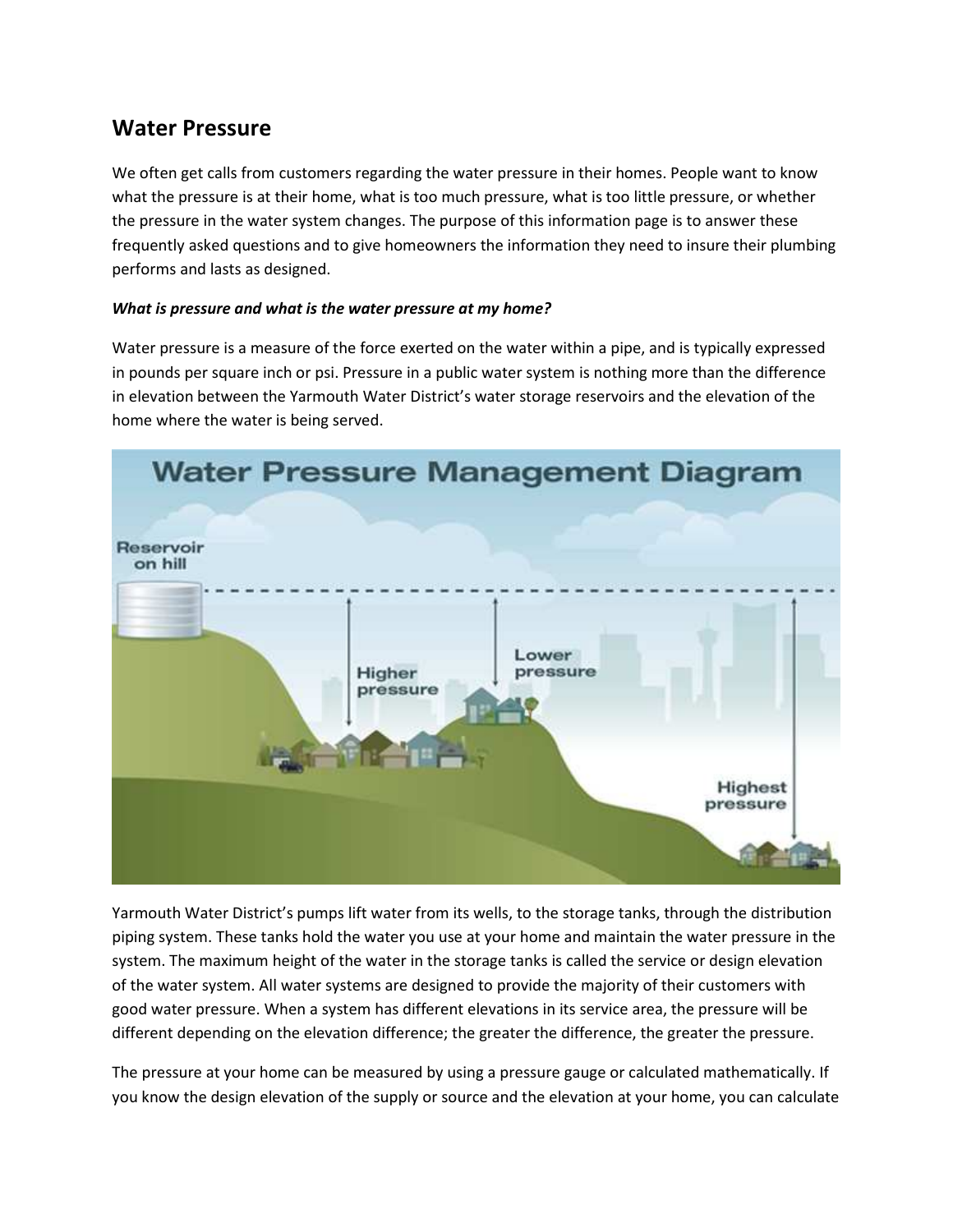the pressure at your home. Yarmouth Water District has two different design elevations in its service area, the Yarmouth and North Yarmouth pressure zones. The design elevation of the Yarmouth pressure zone is 265 feet above sea level. The design elevation in the North Yarmouth pressure zone is 407 feet above sea level. You can find your home's elevation by either locating it on a USGS map, asking Siri on your smartphone or online using Google Earth. Subtracting your elevation from the design elevation and dividing the amount by 2.31 (feet of elevation /1 pound per square inch) will give you the pressure in pounds per square inch (psi) at your location.

For example:

The elevation at the Yarmouth Town Hall is 80 feet above sea level.

265 feet – 80 feet = 185 feet, 185 feet ÷ 2.31 = 80.1 pounds per square inch or 80.1 psi

The elevation at the North Yarmouth Town Hall is 227 feet above sea level.

407 feet  $-$  227 feet = 180 feet, 180 feet  $\div$  2.31 = 77.9 pounds per square inch or 77.9 psi

Pressure in the Yarmouth pressure zone varies from a high of 110 psi near sea level to a low of about 18 psi at the top of Fairwind Lane off Route 88.

Pressure in the North Yarmouth pressure zone varies from a high of 125 psi near Bayberry Drive to a low of about 6 psi at the top of Castle View Drive.

## *What is too much pressure, what is too little pressure?*

Water Utilities in the State of Maine are regulated by the Maine Public Utilities Commission (MPUC or PUC) and the State of Maine Drinking Water Program. The MPUC sets regulations regarding service standards, including pressure. These rules set a minimum pressure standard and do not set a maximum. MPUC rules set a minimum delivery pressure standard of 20 psi as measured at the connection to the water main. Connections below the 20 psi minimum can be made only under special agreements and these have to be individually reviewed and approved by the MPUC. The uniform plumbing code states that a home, where the pressure is expected to be in excess of 80 psi and has a check valve or backflow preventer at the service entrance of the home, and should have both a pressure regulator valve and a properly sized expansion tank on the cold water supply line. Pressure in excess of 80 psi can cause premature wear in the automatic solenoid activated valves found in dishwashers or washing machines. These types of valves operate very quickly and may result in a water hammer noise or vibrations if pipes are not anchored securely.

As far as what is the "right" amount of pressure, we've found that this is very subjective. If a customer has lived on a private well (typically at 35 psi pressure) and moves to a home on a public water system,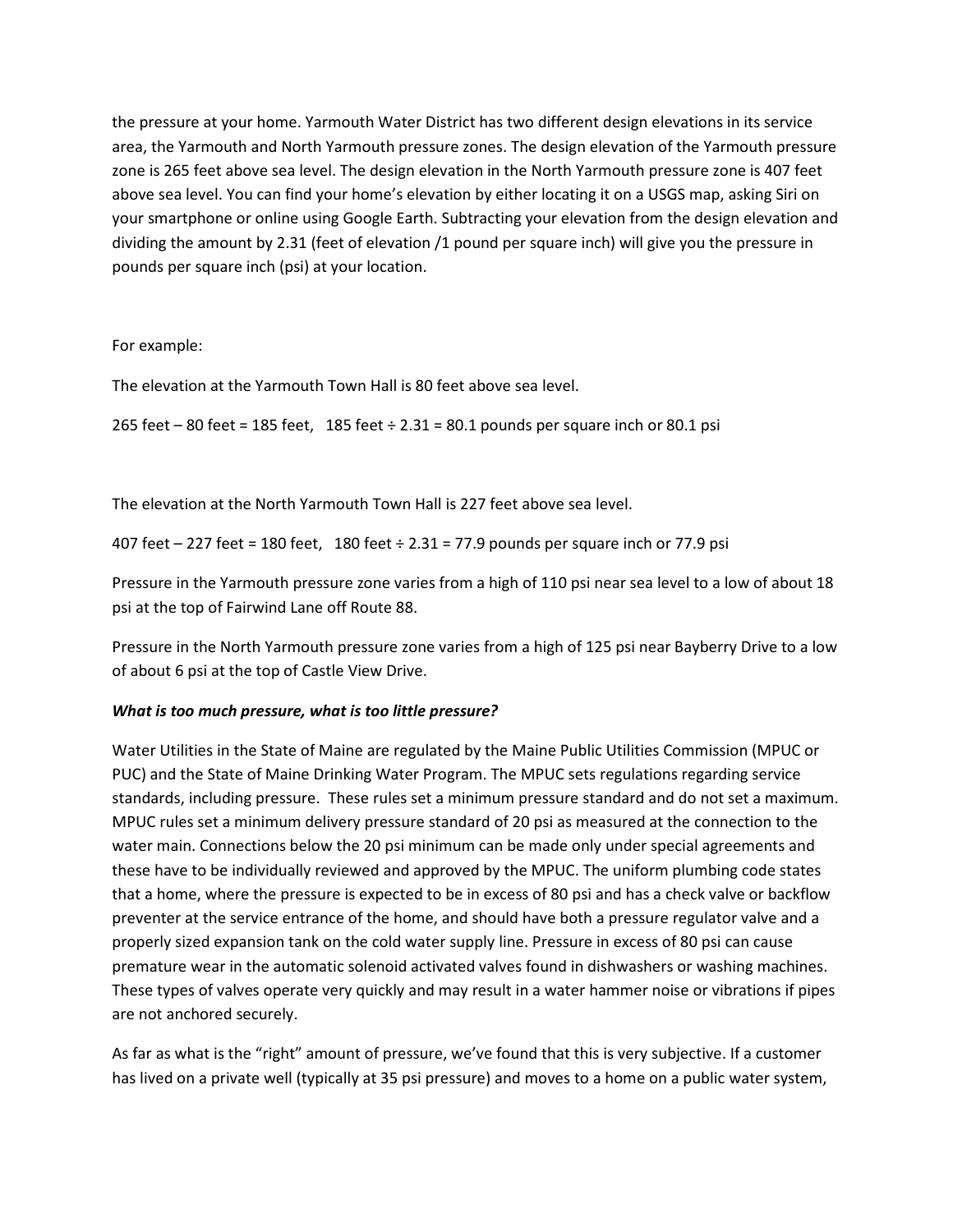the will likely feel that the pressure is too high. Conversely, a customer moving from a home at sea level in a public water system will find the pressure at a home on a well as being inadequate.

### *What is a check valve or backflow preventer and how do I know if I have one at my home?*

A check valve is a one-way valve that is typically installed at the water meter of a home. The purpose of the check valve is to prevent water from flowing backwards from the home back into the water system, therefore reducing the possibility of introducing contamination into the system. A backflow flow preventer is also a one-way valve that prevents a reversal of flow reversal. It differs from a check valve (which is the simplest form of backflow preventer) in that it is a licensed device and it must be tested periodically to insure that it is working properly. These types of devices are used in situations where there may be a higher risk to the water system should a flow reversal occur. Some common applications for backflow preventers are irrigation systems, fire sprinkler systems, any industrial setting.

You can check your meter setting (typically in the cellar) and look for the device, a typical meter setting is pictured below with the technician pointing to the check valve.



All water connections installed after 1972 are required to have a check valve as part of the meter installation. Older connections without check valves are upgraded to the new standard when the meter setting is changed or upgraded. Eventually all connections will have some sort of backflow preventer.

Want to learn more about residential backflow prevention? Visit the Watts website for a great brochure on the subject at : **http://www.watts.com/pages/literature\_thumbs.asp?catId=65&pageId=157**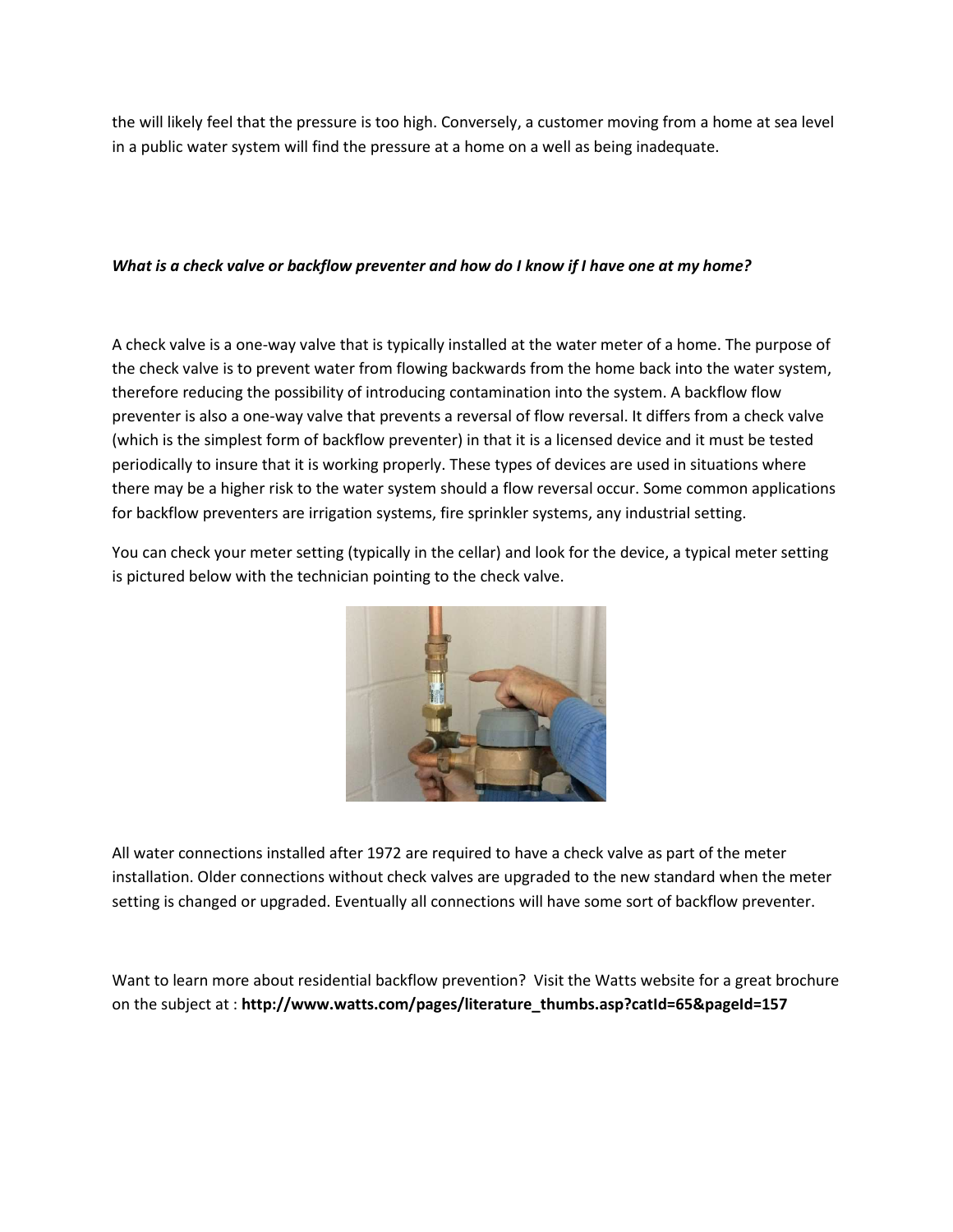#### *What is Thermal Expansion?*

Thermal expansion of water becomes a problem in homes when the plumbing system has a backflow preventer or check valve at the service entrance. Water expands when heated and the expansion of the water in a closed piping system results in an increase in pressure. These increases can be quite dramatic, and can result in relief valves releasing or hoses bursting. All boiler and hot water heater installations should include a properly sized expansion tank as part of the installation. These tanks give the expanded water a place to go as it heats, therefore maintaining pressure at safe levels in the system. The diagram below, courtesy of Watts Water Technologies Company, shows a proper installation with a pressure reducing valve at the service entrance and an expansion tank on the water heater feed line.



Control Thermal Expansion in Hot Water Supply Systems

Image 1/2